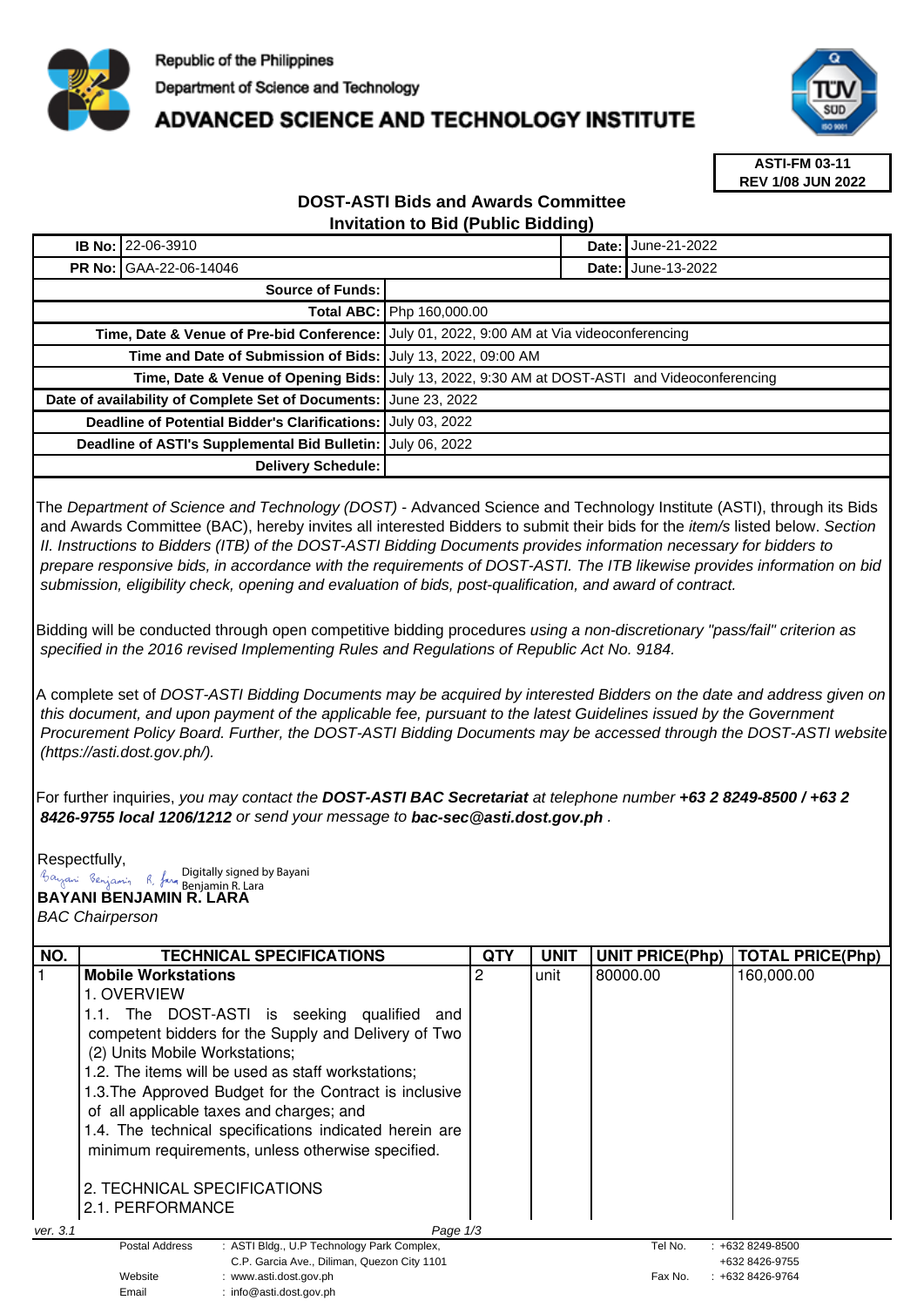2.1.1. Processor: Core i7-1165G7 or Equivalent 2.1.2. Graphics: NVIDIA GeForce MX450 2GB GDDR5 or Equivalent 2.1.3. Memory: 1x8GB SO-DIMM DDR4-3200 or equivalent 2.1.4. Storage: 512GB SSD M.2 2242 PCle 3.0x4 NVMe or Equivalent 2.1.5. Audio Chip: High Definition Audio 2.1.6. Speakers: Stereo Speakers 2.1.7. Camera: 720p with Privacy Shutter 2.1.8. Microphone: 2x, Array or Equivalent 2.1.9. Battery: Integrated 45Wh or Better 2.2. DESIGN 2.2.1. Display: 14" FHD (1920x1080) IPS 250 Nits Anti-Glare or Equivalent 2.2.2. Keyboard: Non-backlit, English 2.2.3. Case Material: Aluminum (Top), PC + ABS (Bottom) 2.2.4. Dimensions: Maximum 324 x 220 x 18.9 mm or 12.74 x 8.66 x 0.74 inches 2.2.5. Weight: Maximum 1.59 kg or 3.51 lbs 2.3. SOFTWARE 2.3.1. Operating System: Windows 10 Pro 64, English or Equivalent 2.4. CONNECTIVITY 2.4.1. Ethernet: 100/1000M 2.4.2. WLAN + Bluetooth: Intel AX201 11ax, 2x2, BT5.2 or Equivalent 2.4.3. Standard Ports: 2.4.3.1. 1x USB 2.0 2.4.3.2. 1x USB 3.2 Gen 1 2.4.3.3. 1x Thunderbolt or USB 4 40Gbps 4.2.3.4. 1x HDMI 1.4b 4.2.3.5. 1x Ethernet 4.2.3.6. 1x Headphone / Microphone Combo Jack (3.5mm) 3. ACCESSORIES 3.1. Each unit must include laptop bag, preferably backpack. 4. WARRANTY AND AFTERSALES 4.1. Three (3) years warranty for parts and services. 4.2. Three (3) years onsite warranty. 4.2. One (1) year warranty for battery. 4.3. Defective units are units not working upon testing or units that have failed to work after testing within seven (7) calendar days from delivery. Hence, replacement units should be provided within fifteen (15) calendar days upon receipt of Notice from DOST-ASTI Property and Supply Section. 4.4. DOST-ASTI may request for technical support either via phone call or email. 5. DELIVERY AND PAYMENT TERMS 5.1. The two (2) units mobile workstation must be delivered within thirty (30) calendar days upon issuance of Notice to Proceed. 5.2. Testing upon delivery may be conducted in the presence of end-user, DOST-ASTI inspector, and Property and Supply Section representative.